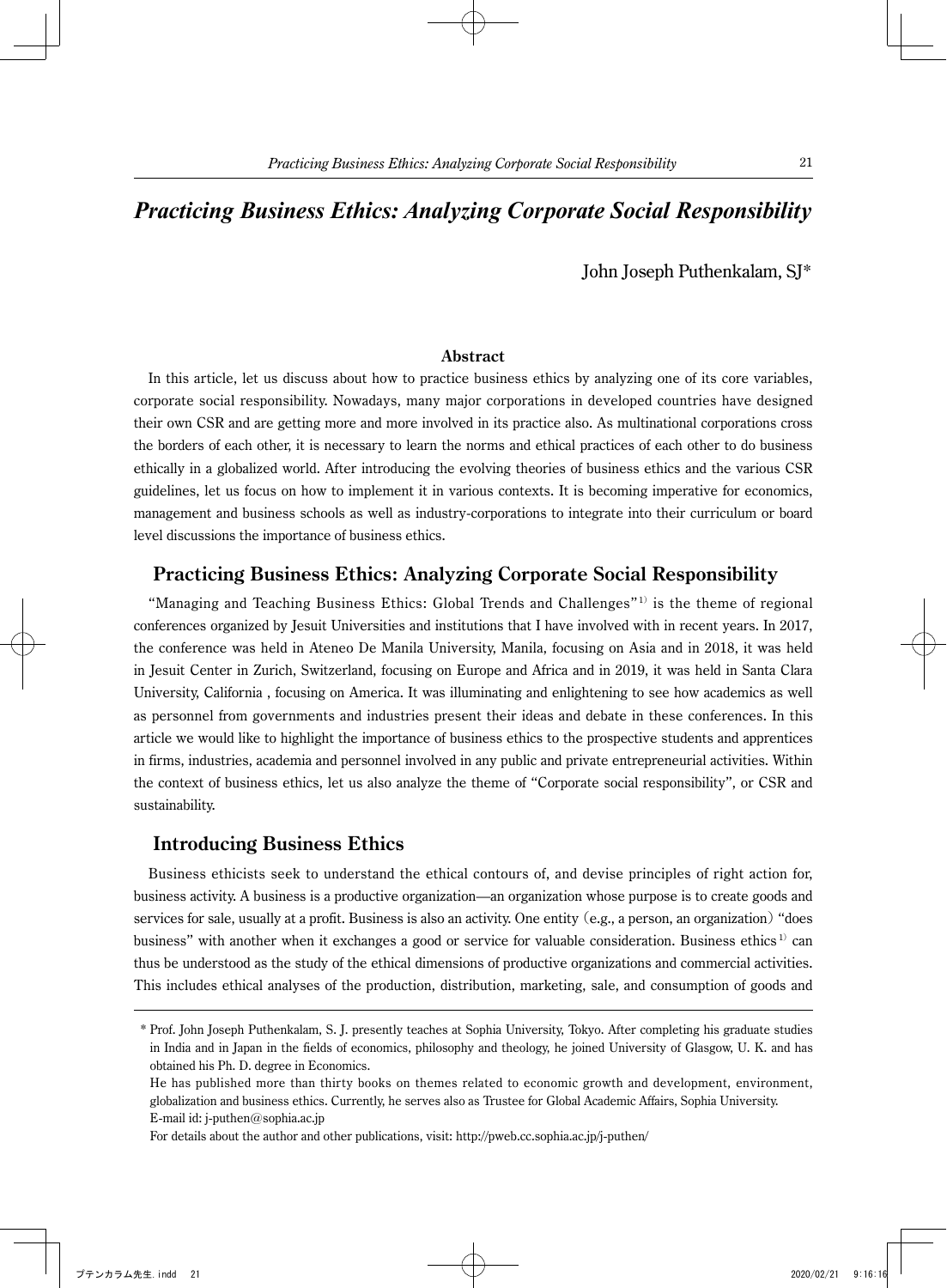services. Questions in business ethics are important and relevant to everyone. This is because almost all of us "do business"—i.e., engage in a commercial transaction—almost every day. Moreover, many of us spend a major portion of our lives engaged in, or preparing to engage in, productive activity, on our own or as part of productive organizations. Business activity shapes the world we live in, sometimes for good and sometimes for ill<sup>2)</sup>.

Business ethics is a huge field. Philosophers from Aristotle to Rawls have defended positions on topics which can be understood as part of business ethics<sup>3</sup>. At present, many people engaged in business activity, including accountants and lawyers are professionals. As such, they are bound by codes of conduct promulgated by professional societies. Many firms also have detailed codes of conduct, developed and enforced by teams of ethics and compliance personnel. Business ethics can thus be understood as the study of professional practices, i.e., as the study of the content, development, management, and effectiveness of the codes of conduct designed to guide the actions of people engaged in business activity. Business ethics as an academic discipline is populated by both social scientists and normative theorists<sup>4</sup>. One way to think about business ethics is in terms of the moral obligations of agents engaged in business activity. Who is a moral agent? Individual persons, obviously. What about firms? This question is typically described as a question of "corporate moral agency" or "corporate moral responsibility". Here 'corporate' does not refer to the corporation as a legal entity, but to a collective or group of individuals. To be precise, the question is whether firms are moral agents and morally responsible considered as firms, not considered as aggregates of individual members of firms. Another important approach to the study of business ethics comes from Kantian moral theory. Kant's claim that humanity should be treated always as an end, and never as a means only, has proved especially fruitful for analyzing the human interactions at the core of commercial transactions. In a competitive market, people may be tempted to deceive, cheat, or manipulate others to gain an edge. Kantian moral theory singles out these actions out as violations of human dignity <sup>5</sup>). Ethical theory, including virtue theory and Kantian deontology, is useful for thinking about how individuals should relate to each other in the context of business<sup>6</sup>. But business ethics also comprehends the laws and regulations that structure markets and organizations. One of the core practices of business ethics can be seen in corporate social responsibility and the following analysis on CSR will help us to understand how it has become a rule of law for corporations to do business ethically in the globalized world.

## **Corporate Social Responsibility**

Let us begin by exploring the various definitions of CSR. "Corporate social responsibility", or CSR, is typically understood as actions by businesses that are  $(i)$  not legally required, and  $(ii)$  intended to benefit parties other than the corporation (where benefits to the corporation are understood in terms of return on equity, return on assets, or some other measure of financial performance). The parties who benefit may be more or less closely associated with the firm itself; they may be the firm's own employees or people in distant lands. Many businesses operate across societal, including national, boundaries. These are typically called "multinational" or "transnational" firms (MNCs or TNCs). Operating internationally heightens the salience of a number of the ethical issues such as CSR, but it also raises new issues, such as relativism and divestment<sup>7</sup>. The message is that whatever we do today will have an impact on future generations. It's not just my kids or your kids or somebody else's. It is future generations. We should not hope that the walls we build to protect ourselves will be tall enough to protect our children. Only with very conscious effort we can make the world for them a better place to live…even if we address our most selfish needs we have to address the needs of the next generation.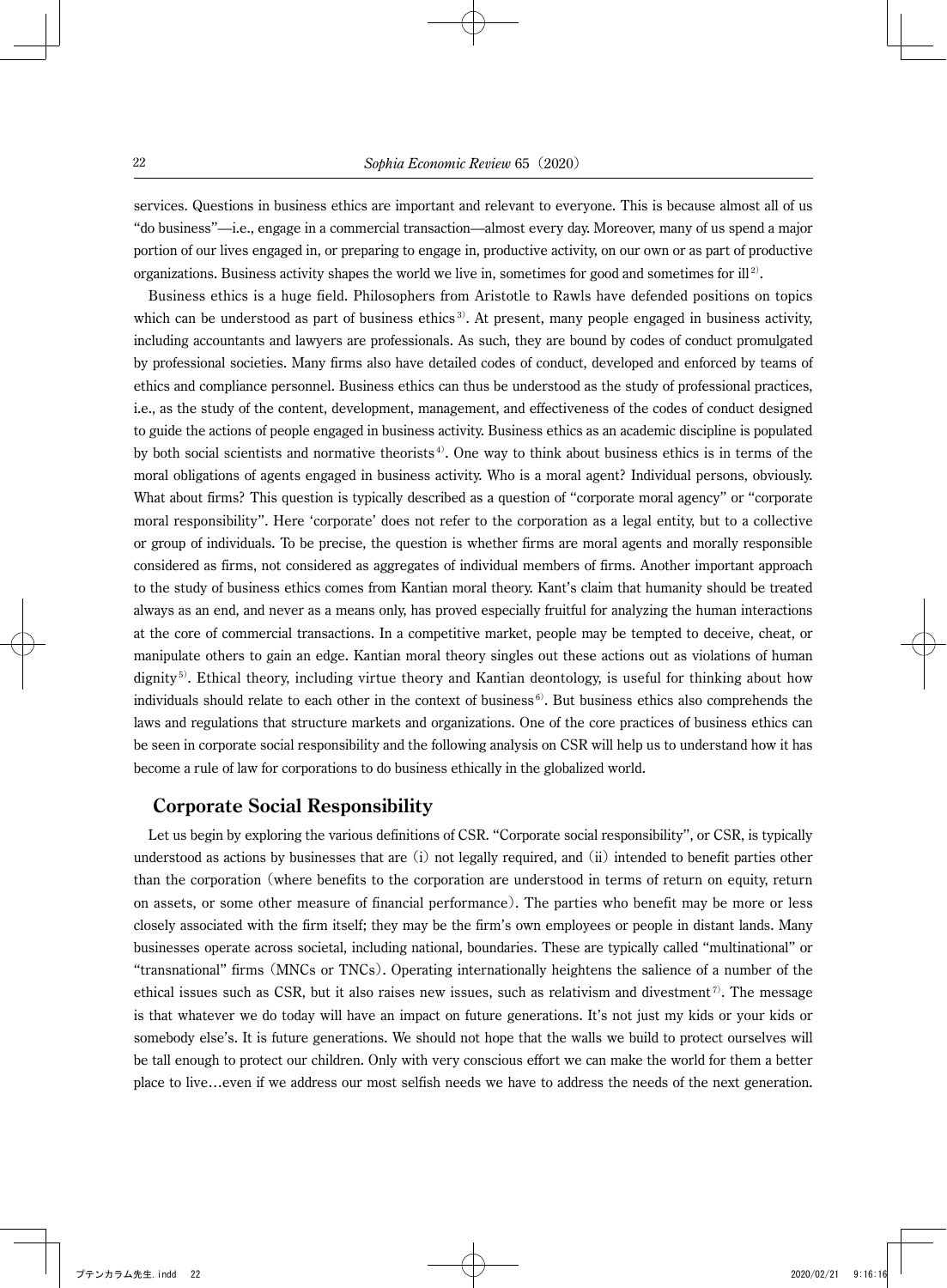That's what CSR is about. Another definition explains, "CSR is about how companies manage the business processes to produce an overall positive impact on society by achieving commercial success in ways that honour ethical values and respect people, communities, and the natural environment. It is a commitment to improve community well-being through discretionary business practices and contributions of corporate resources" <sup>8)</sup>. Corporate social responsibility is a concept whereby organizations consider the interests of society by taking responsibility for the impact of their activities on customers, suppliers, employees, shareholders, communities and other stakeholders, as well as the environment. In this respect, CSR includes both social and environmental responsibility. After considering the general definitions of CSR, let us look at how special entities like governments, international organizations and schools around the world define CSR.

**Canadian Government**: *"CSR is generally understood to be the way a company achieves a balance or integration of economic, environmental and social imperatives while at the same time addressing shareholder and stakeholder expectations."*

**UK Government**: *"The Government sees CSR as the business contribution to our sustainable development goals. Essentially it is about how business takes account of its economic, social and environmental impacts in the way it operates - maximizing the benefits and minimizing the downsides."*

**European Union:** "[CSR is] a concept whereby companies integrate social and environmental concerns in their *business operations and in their interaction with their stakeholders on a voluntary basis."*

**World Business Council for Sustainable Development**: WBCSD (World Business Council for Sustainable Development) explains CSR as "The continuing commitment by business to behave ethically and contribute to *sustainable economic development while improving the quality of life of the workforce and their families as well as of the local community and society at large to improve their quality of life."*

**The Kennedy School of Government**(Harvard University, CSR Initiative)

*"The term [CSR] is often used interchangeably with others, including corporate responsibility, corporate citizenship, social enterprise, sustainability, sustainable development, triple-bottom line, corporate ethics, and in*  some cases corporate governance. Though these terms are different, they all point in the same direction: throughout *the industrialized world and in many developing countries there has been a sharp escalation in the social roles corporations are expected to play." CSR is now a mainstream approach to business. The movement for CSR has won the battle of ideas …CSR commands the attention of Executives Everywhere* <sup>9</sup>). As this movement gains momentum and mainstream acceptance, it is time for people that work or have an interest in this area to take stock and take a closer look at the fundamentals of CSR.

From our above analysis of definitions, we can point to three pillars of CSR: CSR is an idea whereby companies integrate economic, social and environmental concerns in their business operations. This leads us to understand the CSR as the Integrated Approach to Business in the  $21^{st}$  Century<sup>10)</sup> as shown in the diagram below.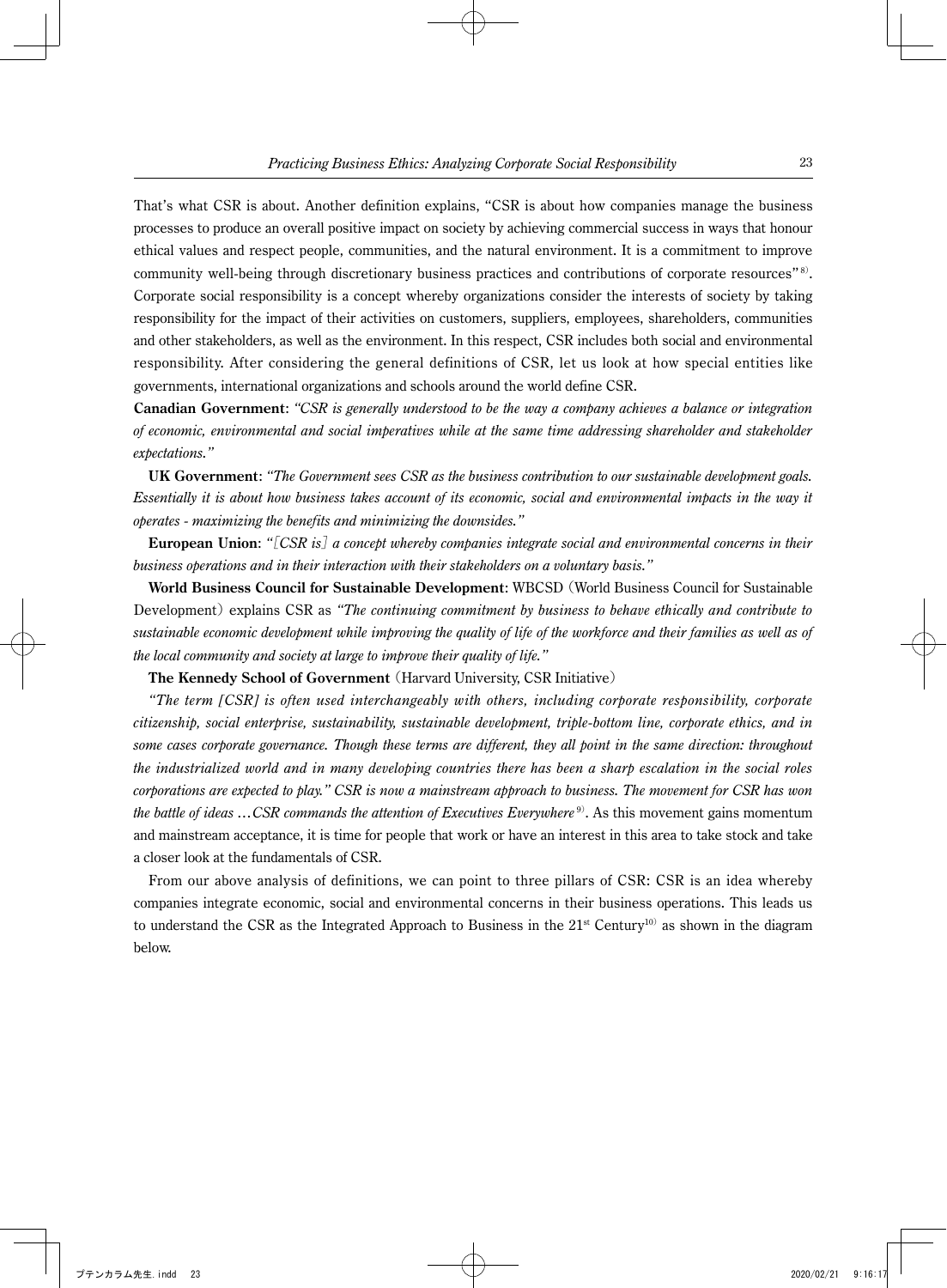Corporate Social Responsibility: The Integrated Approach to Business in the 21st Century



## **Phases of Corporate Social Responsibility**

From the 1950's<sup>11)</sup> to the present the concept of CSR has gained considerable acceptance and the meaning has been broadened to include additional components. As shown below, we can notice the various phases of CSR from 1950s to the 2000s and the core component in each period.

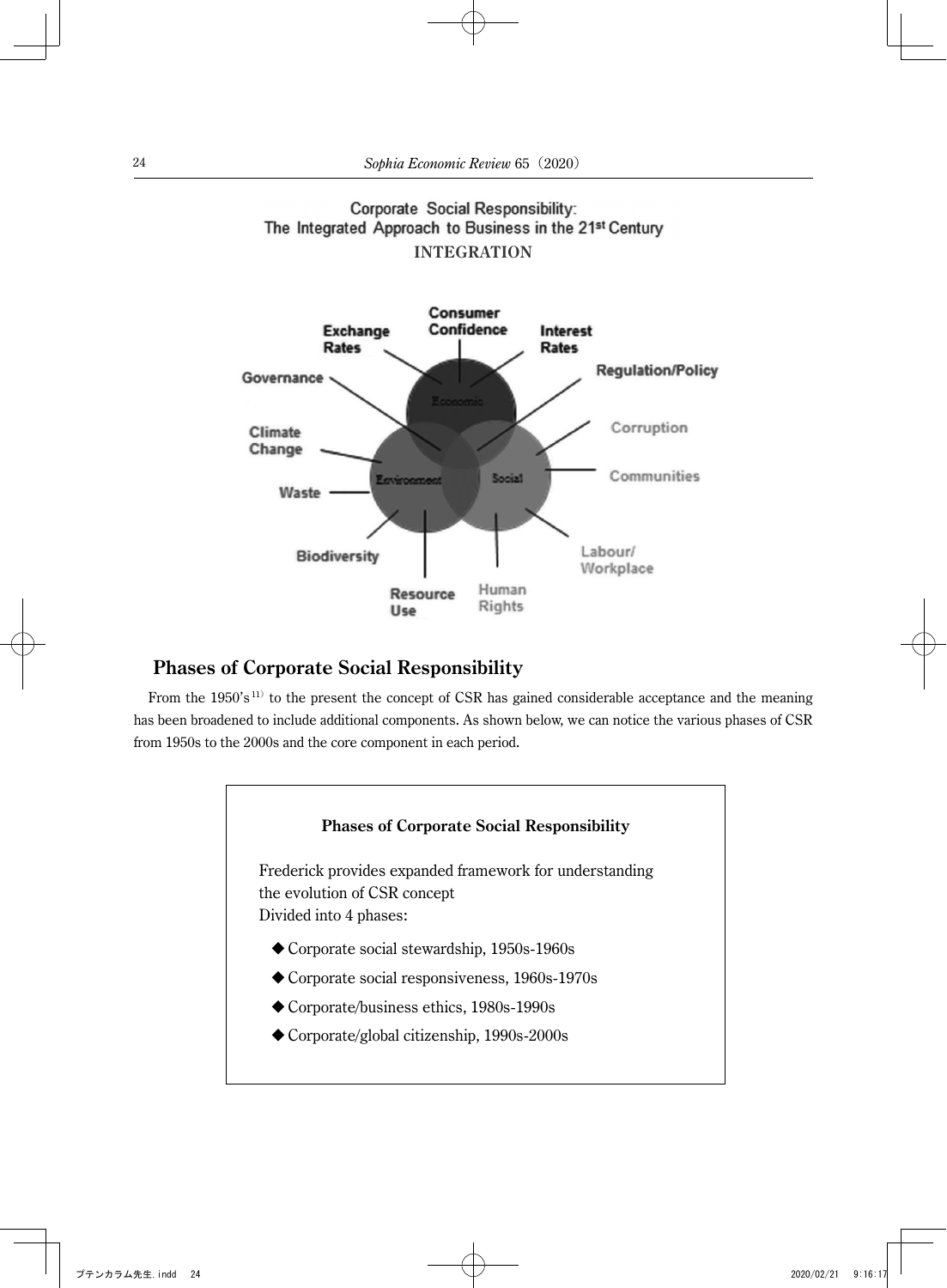We also notice the evolution of five stages of corporate sustainability as shown below.



In the publication, "The Natural Steps for Business", we notice the evolution of corporate sustainability program for industries, as shown below<sup>12)</sup>.

| *Constructed from: The Natural Step for Business (1999), p-16 |                                  |                                                          |  |
|---------------------------------------------------------------|----------------------------------|----------------------------------------------------------|--|
| Time horizon                                                  | Corporate response               | Industry goals                                           |  |
| < 1970                                                        | Era of no action                 | No goal                                                  |  |
| 1970-80                                                       | Reactive / compliance            | Follow regulatory stds.                                  |  |
| 1980-90                                                       | Anticipatory                     | Cost avoidance /<br>Impact reduction.                    |  |
| 1990-2000                                                     | Proactive, social response added | Profit maximization<br>Eco-efficiency<br>Social benefits |  |
| 2000-2010                                                     | Integrated                       | Peo / planet / profit                                    |  |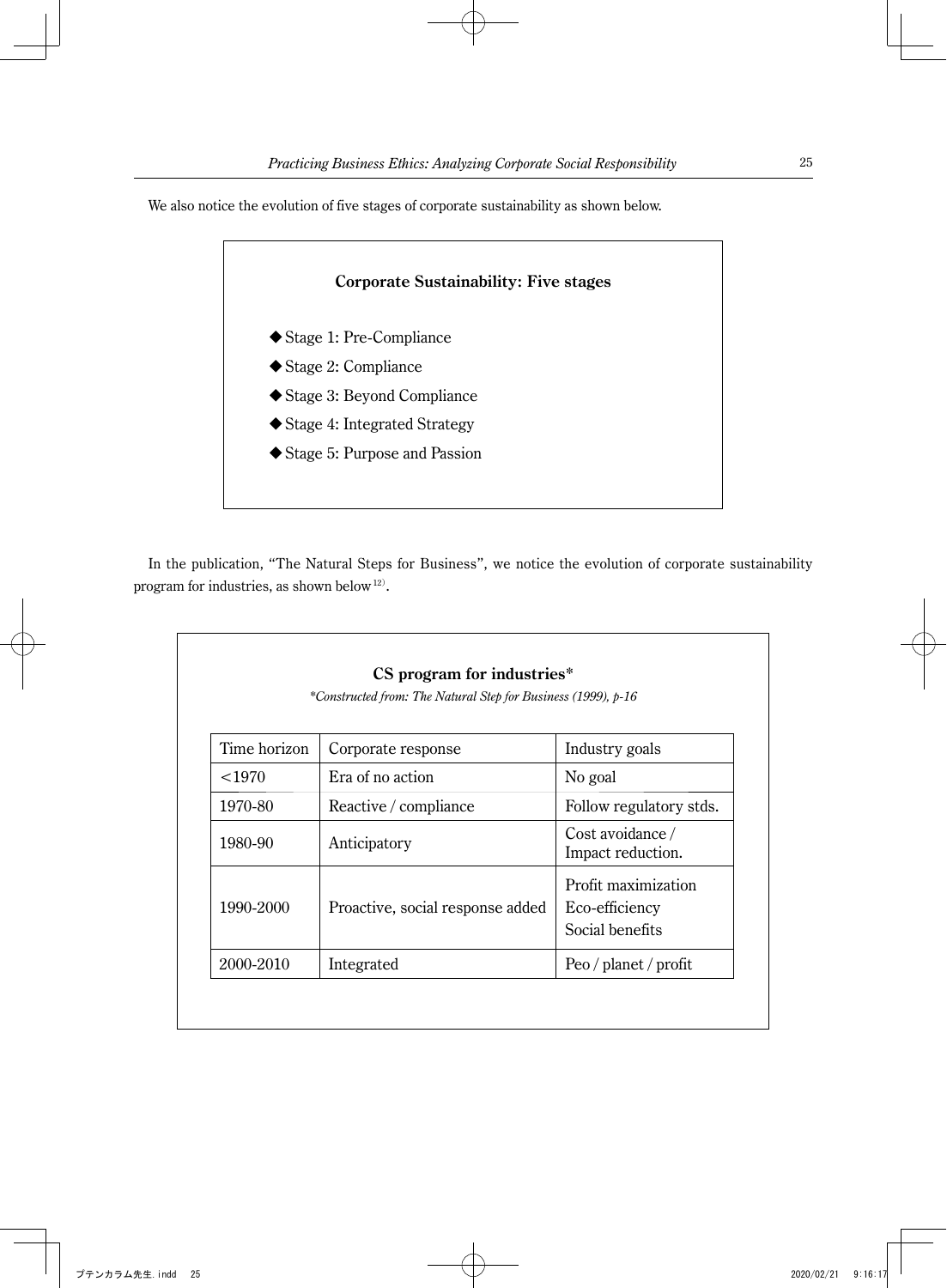CSR considers the impact of the company's actions on society. CSR require decision makers to take actions that protect and improve the welfare of society as a whole along with their own interests. In this emerging scenario, the key reason that arises for CSR to become a focal point for corporations to behave ethically can be listed as the shrinking role of governments, demands for greater disclosure, growing investor pressure and competitive markets. The key drivers of CSR who make corporations responsible for their behavior is shown below.

| <b>Key drivers of CSR</b>     |                             |  |  |
|-------------------------------|-----------------------------|--|--|
| Around the world              | <b>Developing Countries</b> |  |  |
| · NGO Activism                | • Foreign customers         |  |  |
| • Responsible investment      | • Domestic consumers        |  |  |
| • Litigation                  | $\cdot$ FDI                 |  |  |
| $\cdot$ Gov & IGO initiatives | $\cdot$ Government & IGO    |  |  |
|                               |                             |  |  |

## **Principles for Responsible Investment** (**PRI**)13)

As CSR commitments in corporations deepen, we notice the emerging idea of PRI that stipulates the following for signatories.

Signatories will

- ➢ **incorporate** environment, social and governance (ESG)issues into investment analysis and decisionmaking processes.
- ➢ be **active owners** and incorporate ESG issues into ownership policies and practices.
- ➢ seek appropriate **disclosure** on ESG issues by the entities in which we invest.
- ➢ **promote** acceptance and implementation of the Principles within the investment industry.
- ➢ work **together** to enhance the effectiveness in implementing the Principles.
- ➢ each **report** on their activities and progress towards implementing the Principles.

As we analyze PRI, it is good to remember the following typical business priorities of corporations.

- $\Diamond$  Revenue increase/expense reduction/profit making
- $\Diamond$  Share price increase/company growth
- $\Diamond$  Leadership quality/vision/mission
- $\Diamond$  Governance/efficiency/accountability/transparency
- $\Diamond$  Teamwork/learning/innovation/talent hunting
- $\Diamond$  Productivity/absenteeism/health/safety
- $\Diamond$  Risk management/emerging market forces
- $\Diamond$  Security of supply/raw materials, energy & water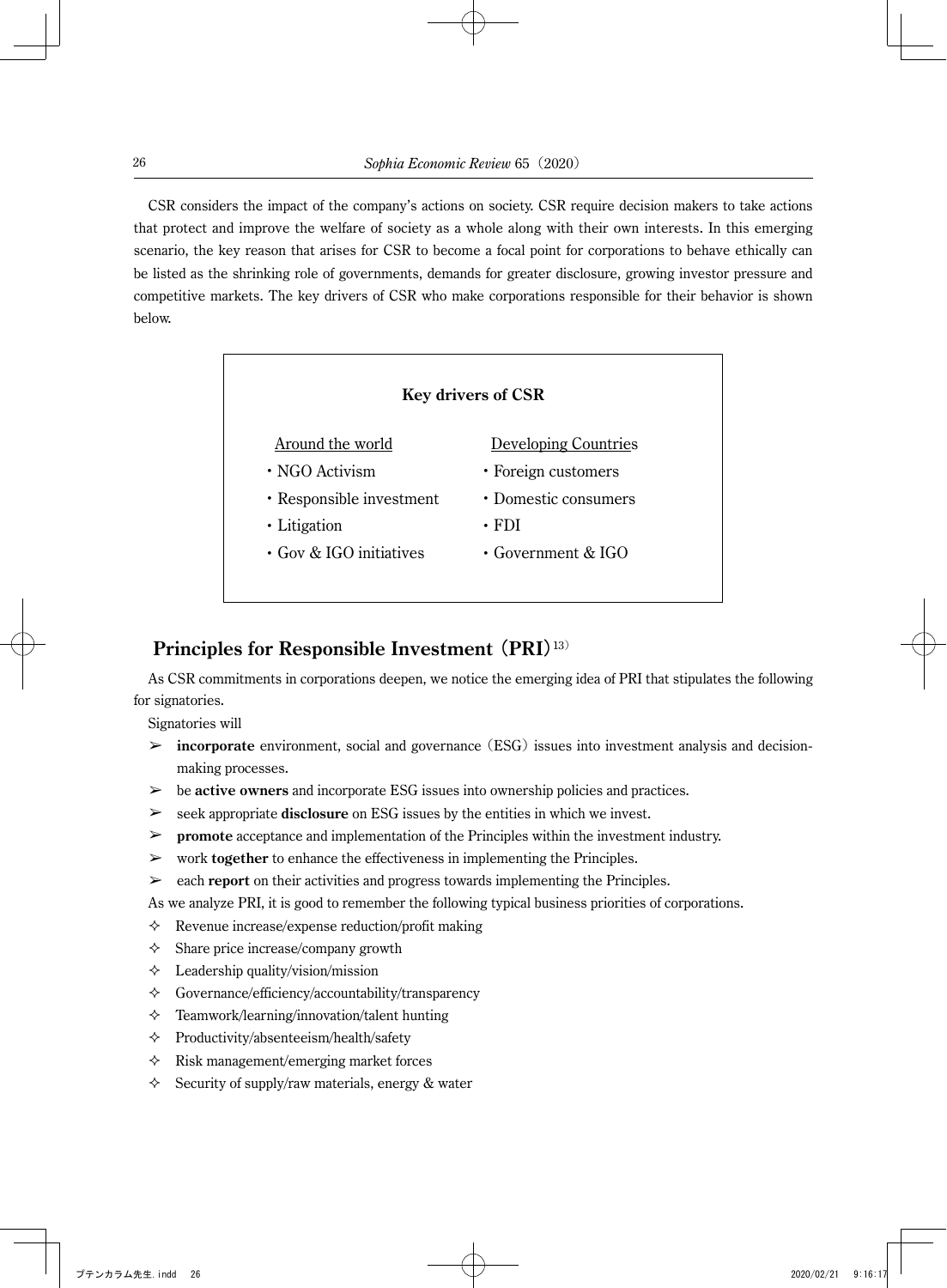- $\Diamond$  Beating competitors to market
- $\Diamond$  Attracting and retaining good customers
- $\Diamond$  Quality of products and services
- $\Diamond$  Regulatory compliance

How can we achieve corporate sustainability (CS) while keeping these typical business priorities of corporations? The following ten steps is suggested  $14$ .

## **Ten steps to achieve CS**

- $\perp$  Make sustainability as a company vision
- $\overline{\phantom{a}}$  Formulate a sustainability strategy
- Embed sustainability in every part of business
- Walk the Talk (action speak over words)
- $\overline{\phantom{a}}$  Set-up a powerful body
- $\perp$  Establish a code of conduct
- $\overline{\phantom{a}}$  Join sustainability network
- **Bring stakeholders on board**
- $\blacksquare$  Think beyond reporting
- Use people's power

Business ethics have become norms for many modern corporations and we have the following guidelines and indices to help us to measure the level of CSR.

## **Guidelines and Indices for CSR**

- ➢ Ceres principles/ Valdez principles (1989)
- $\blacktriangleright$  Caux principles (1994)
- $\geq$  WBCSD (1995)
- $\triangleright$  Global Corporate Responsibility Benchmarks (1999)
- ➢ Social Accountability 8000 (1998)
- $\triangleright$  Green Business Certification
- ➢ United Nations Global Compact (1999)
- $\triangleright$  Business Longevity Indicator (BLI)
- ➢ The Dow Jones Sustainability Index (DJSI)
- ➢ OECD Guidelines for Multilateral Enterprises
- ➢ European Corporate Sustainability Framework
- ➢ Corporate Sustainability Management Framework
- ➢ Corporate Sustainability Commitment Index (CSCI)
- ➢ Ratings & Rankings based on customers' perception

Though each guideline is comprehensive in itself, in the following, we shall discuss the details of CSR guidelines like CERES, CAUX and WBCSD.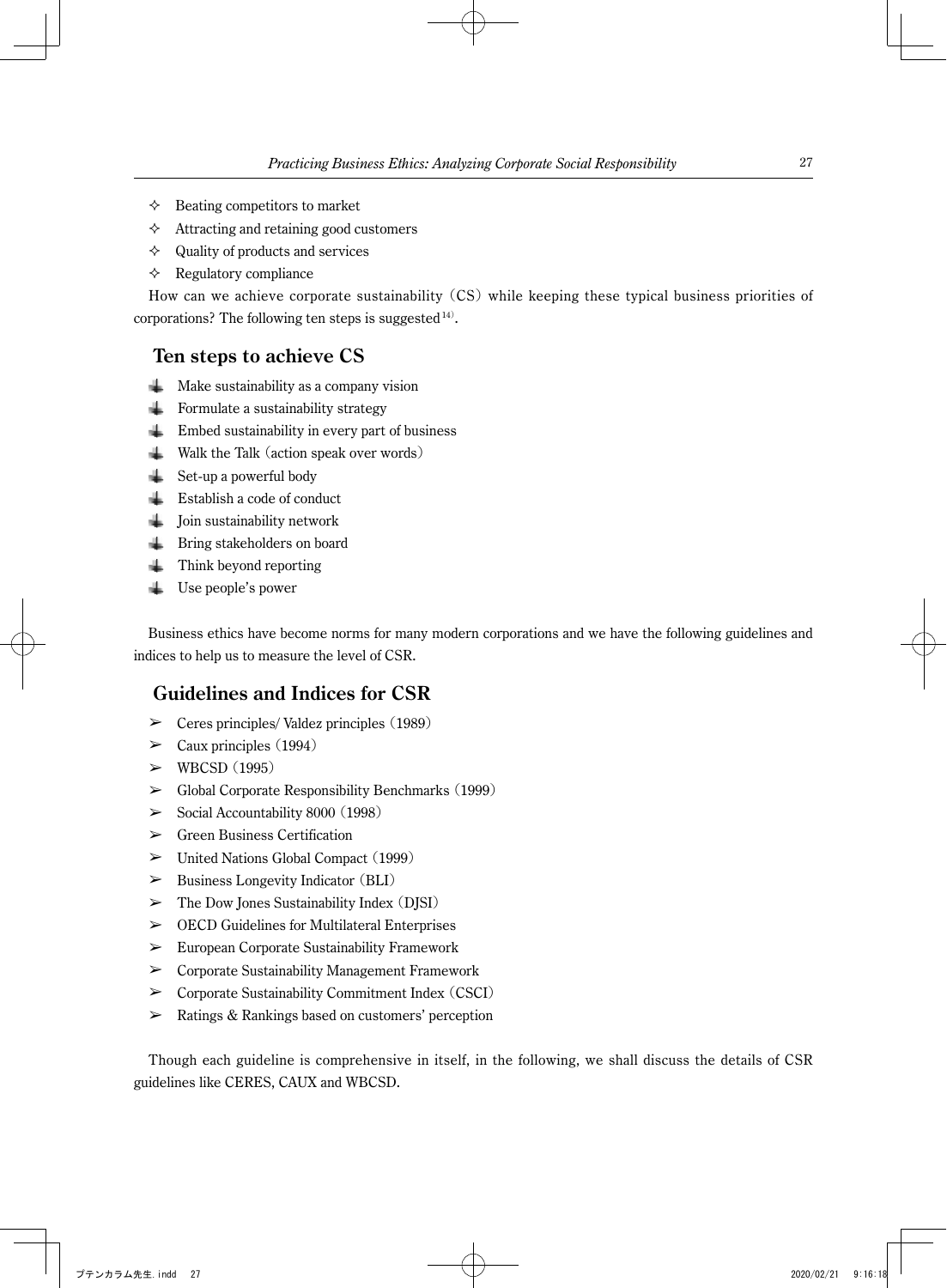## **Ceres principles/ Valdez principles** <sup>15</sup>)

**CERES :** is a non-profit organization consisting of over 80 investors from North America forming a network of investors, environmental organizations and other public interest groups working together to help corporations - large, medium and small, to address their sustainability challenges. Ceres also launched a CS reporting system called Global Reporting Initiative (GRI). The GRI is used by over 1200 global corporations in reporting on their environmental, social and economic fronts. Following the 1989 Exxon Valdez oil spill in Alaska, Ceres adopted 10 principles of CS which are:

#### ① **Protection of the Biosphere**

 We will reduce and make continual progress toward eliminating the release of any substance that may cause environmental damage to the air, water, or the earth or its inhabitants. We will safeguard all habitats affected by our operations and will protect open spaces and wilderness, while preserving biodiversity.

#### ② **Sustainable Use of Natural Resources**

 We will make sustainable use of renewable natural resources, such as water, soils and forests. We will conserve non-renewable natural resources through efficient use and careful planning.

## ③ **Reduction and Disposal of Wastes**

 We will reduce and where possible eliminate waste through source reduction and recycling. All waste will be handled and disposed of through safe and responsible methods.

#### ④ **Energy Conservation**

 We will conserve energy and improve the energy efficiency of our internal operations and of the goods and services we sell. We will make every effort to use environmentally safe and sustainable energy sources.

#### ⑤ **Risk Reduction**

 We will strive to minimize the environmental, health and safety risks to our employees and the communities in which we operate through safe technologies, facilities and operating procedures, and by being prepared for emergencies.

#### ⑥ **Safe Products and Services**

 We will reduce and where possible eliminate the use, manufacture or sale of products and services that cause environmental damage or health or safety hazards. We will inform our customers of the environmental impacts of our products or services and try to correct unsafe use.

### ⑦ **Environmental Restoration**

 We will promptly and responsibly correct conditions we have caused that endanger health, safety or the environment. To the extent feasible, we will redress injuries we have caused to persons or damage we have caused to the environment and will restore the environment.

#### ⑧ **Informing the Public**

 We will inform in a timely manner everyone who may be affected by conditions caused by our company that might endanger health, safety or the environment. We will regularly seek advice and counsel through dialogue with persons in communities near our facilities. We will not take any action against employees for reporting dangerous incidents or conditions to management or to appropriate authorities.

#### ⑨ **Management Commitment**

We will implement these Principles and sustain a process that ensures that the Board of Directors and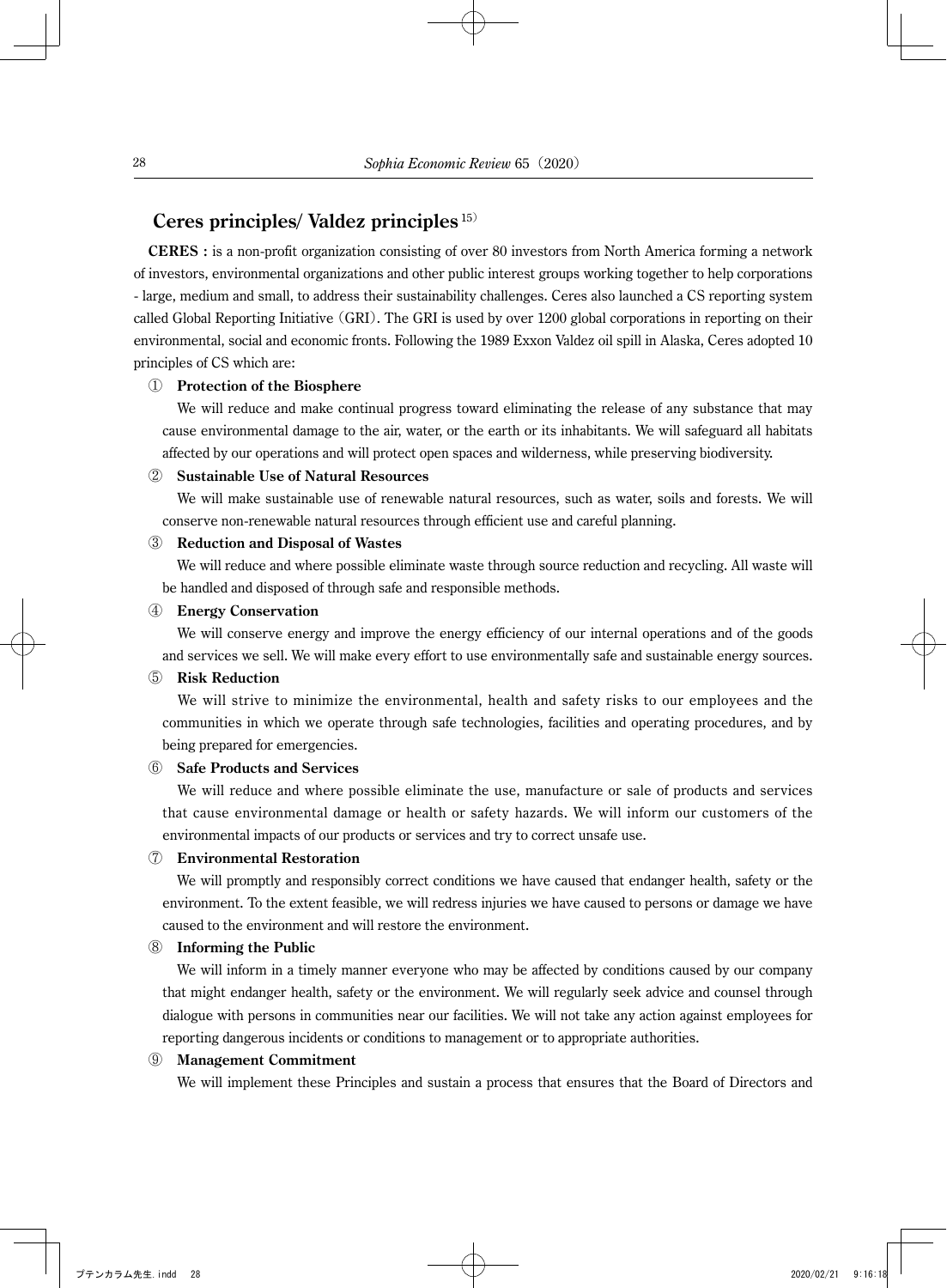Chief Executive Officer are fully informed about pertinent environmental issues and are fully responsible for environmental policy. In selecting our Board of Directors, we will consider demonstrated environmental commitment as a factor.

## ⑩ **Audits and Reports**

 We will conduct an annual self-evaluation of our progress in implementing these Principles. We will support the timely creation of generally accepted environmental audit procedures. We will annually complete the Ceres Report, which will be made available to the public.

## **The Caux principles for business** <sup>16</sup>)

In 1994, a group of business executives from multinational corporations located in Europe, Japan and North America established a set of principles to set "a world standard against which business behavior can be measured." The Group was founded in 1986, although the principles were not formulated until 1994. Although these principles were more aspirational (than operational) they have credibility since these were formulated by top business executives from four important, industrialized countries. The principles are rooted in two basic ideals: (i) kyosei and (ii) human dignity. Kyosei, a Japanese concept means living and working together for the common good. The Caux principle consists of seven "General Principles" and six stakeholders principles as follows:

## **A. General Principles**

## **1. The Responsibilities of Business : Beyond Shareholders to Stakeholders**

 Corporations have a role to play in improving the lives of all their stakeholders: customers, employees, suppliers, investors, communities around business establishments and competitors.

### **2. The Economic & Social Impact of Business**

 Business should contribute to economic and social development of not only those countries where they operate but also in the global community at large through effective and prudent use of natural resources, free and fair competition, emphasis on innovation in technology, production methods, marketing and communications.

### **3. Business Behavior: Beyond Trade Secret toward a spirit of Trust**

 While accepting the legitimacy of trade secrets, business should recognize that sincerity, truthfulness, keeping of promises and transparency contribute not only to their own credibility, but also to the efficacy of business transaction particularly at the international level.

### **4. Respect for Free Trade**

 To avoid trade frictions and to promote free trade and healthy competition, businesses should respect international and domestic rules

## **5. Support for Multilateral Trade** (**GATT/WTO**)

 Businesses should support the multilateral trade system of WTO/GATT and similar international agreements. They should support trade liberalization and oppose protectionism

### **6. Respect for Environment**

 A business should protect and where possible enhance the environment, promote sustainable development and prevent wasteful use of natural resources

### **7. Avoidance of Illicit Operations**

Businesses should not support or promote bribery, money laundering or other corrupt practices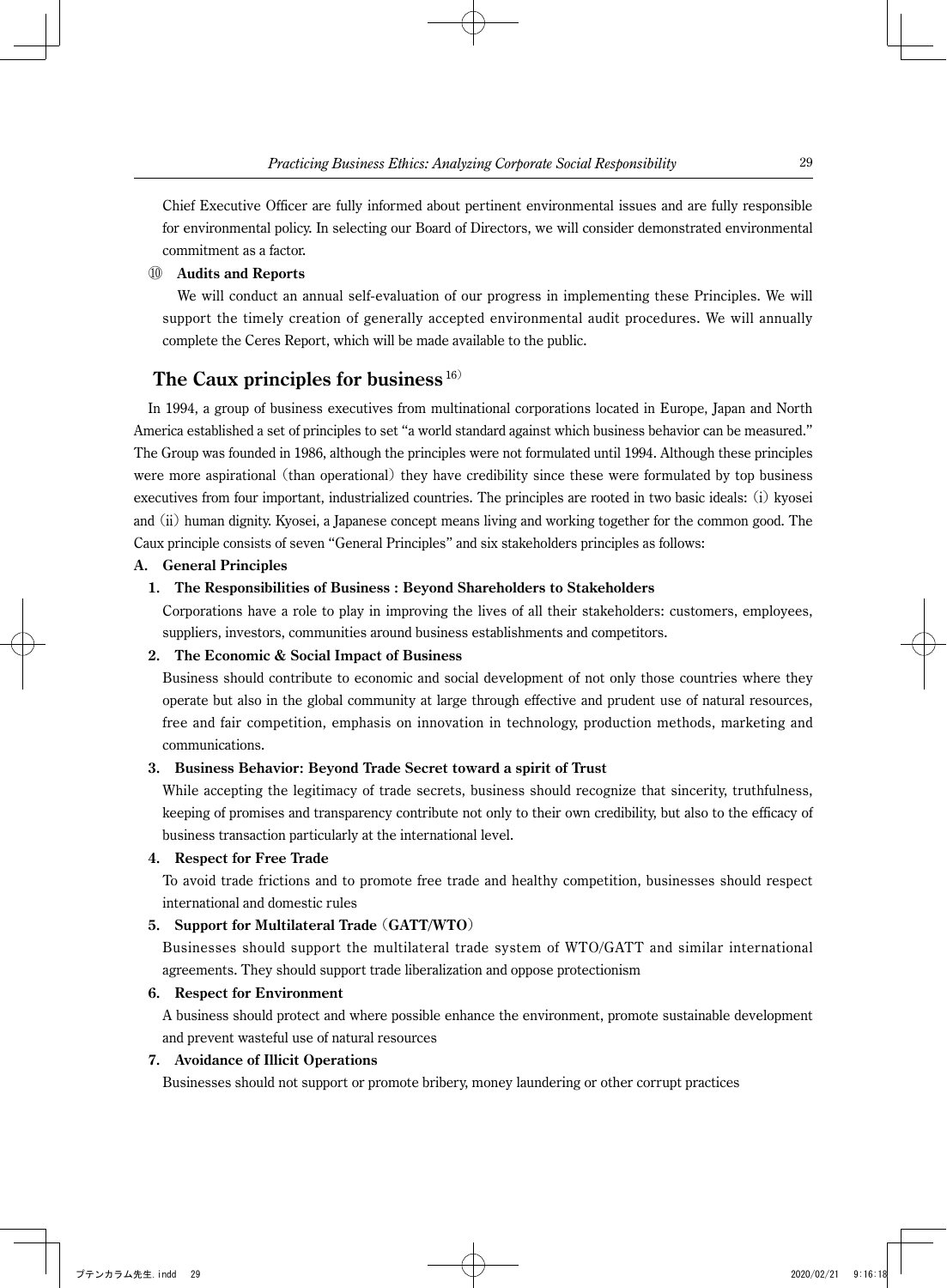### **B. Stakeholders' Principles**

### **8. Customers**

 Treat customers with dignity, irrespective of whether they purchase products and services directly or indirectly from the market. Business establishments should, therefore, have responsibility to:

- provide customers with highest quality of products and services
- treat customers fairly in all respects of business transactions
- make every effort to ensure the health and safety of customers
- assure respect for human dignity and integrity of culture of customers

#### **9. Employees**

Businesses should have responsibility to:

- $\triangleright$  provide jobs and compensation that improve living conditions of workers
- $\triangleright$  provide working conditions that respect health and dignity of employees
	- $-$  engage in open communication with employees in sharing information within the limits of legal constraints
- $\geq$  listen to and where possible, act on employees suggestion, ideas, requests and complaints
- $\geq$  engage in good faith negotiations when conflict arises
- $\geq$  avoid discriminatory practices in such areas as gender, age, race and religion
- ➢ promote employment of disabled people where they can be genuinely useful
- $\triangleright$  protect employees from avoidable injury and illness in workplaces
- $\geq$  encourage and assist employees in developing relevant skills and knowledge

## **10. Owners/ Investors**

- $\Diamond$  Businesses have a responsibility to:
	- ― secure a fair and competitive return on our owner's investments
	- ― disclose relevant information to owners/investors subject to legal constraints
	- ― conserve, protect, and increase assets
	- ― respect owners'/ investors' requests, suggestions and complaints

## **11. Suppliers**

 Relationship with suppliers and sub-contractors must be based on mutual respect. Businesses have a responsibility to:

- $\geq$  seek fairness and truthfulness in all activities including pricing, licensing and rights to sell
- $\triangleright$  foster long-term stability in the relationship
- $>$  share information with suppliers and integrate them in the business planning process
- $\geq$  pay suppliers on time and in accordance with agreed terms of trade; and
- $\geq$  seek, encourage and prefer suppliers and sub-contractors whose employment practices respect human dignity.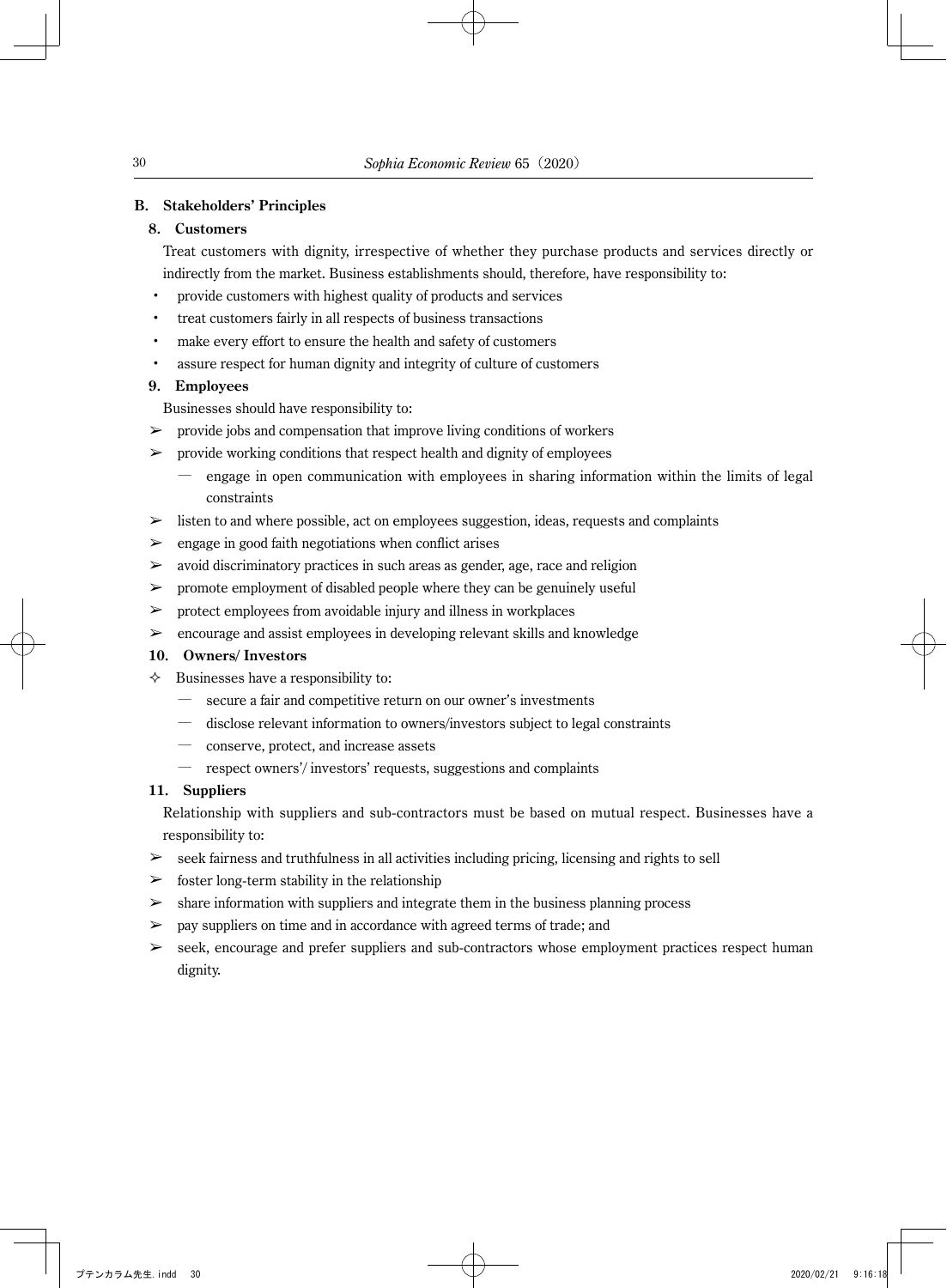## **World Business Council for Sustainable Development** (**WBCSD**)17)

Founded in 1995 by Swiss businessman (Stephen Schmidheiny) under the patronage of the UN, WBCSD is a CEO-led, global association of some 200 international corporations throughout the globe. Among its members are: GM, DuPont, 3M, Deutsche Bank, Coca- Cola, Sony, BP, Wall Mart, Royal Dutch Shell.

Council provides platform for companies to promote corporate sustainability. A 2003 WB/IFC study found WBCSD as one of the "most influential forums" for companies on corporate sustainability issues.

WBCSD disseminates ten messages to corporations

- (i) business is good for sustainable development and vice-versa
- (ii) business cannot succeed in societies that fail
- (iii) poverty is a key enemy to stable society
- (iv) access to markets for all supports sustainable development
- (v) good governance is needed to make business a part of the solution
- (vi) accountability, ethics, transparency, environmental and social responsibility and trust are basic prerequisites of successful business
- (vii) innovation and technology development are crucial to sustainability of business
- (viii) eco-efficiency doing more with less- is at the core of the business case for sustainable development
- (ix) ecosystem in balance a prerequisite for business

 $(x)$  cooperation beats confrontation; confrontation puts the solution at risk; cooperation and creative partnership foster corporate sustainability

By glancing through a few of the guidelines and indices to help us to measure the level of CSR in a corporation, we realize the importance it has in today's globalized world.

**Benefits of CSR** can be considered as strengthened brand positioning, enhanced corporate image, increased ability to attract, motivate, and retain employees, increased sales and market share and increased appeal to investors and financial analysts.

**Key Issues in CSR** includes labour rights, environmental conditions, human rights and poverty alleviation. In sum, CSR should have the elements like economic responsibilities (make a profit), legal responsibilities (obey the law), ethical responsibilities (be ethical) and philanthropic responsibilities

When we discuss about cooperation and integrity in business, we are talking about ethics par excellence <sup>18)</sup>. In this article, we have been discussing about how to practice business ethics by analyzing one of its core variables, corporate social responsibility. Nowadays, many major corporations in developed countries have designed their own CSR and are getting more and more involved in its practice also. In my own teaching career, we can notice the number of students getting enrolled to learn business ethics is constantly on the rise. As multinational corporations cross the borders of each other, it is necessary to learn the norms and ethical practices of each other to do business ethically in a globalized world. Therefore, it is becoming imperative for economics, management and business schools as well as industry-corporations to integrate into their curriculum or board level discussions the importance of business ethics.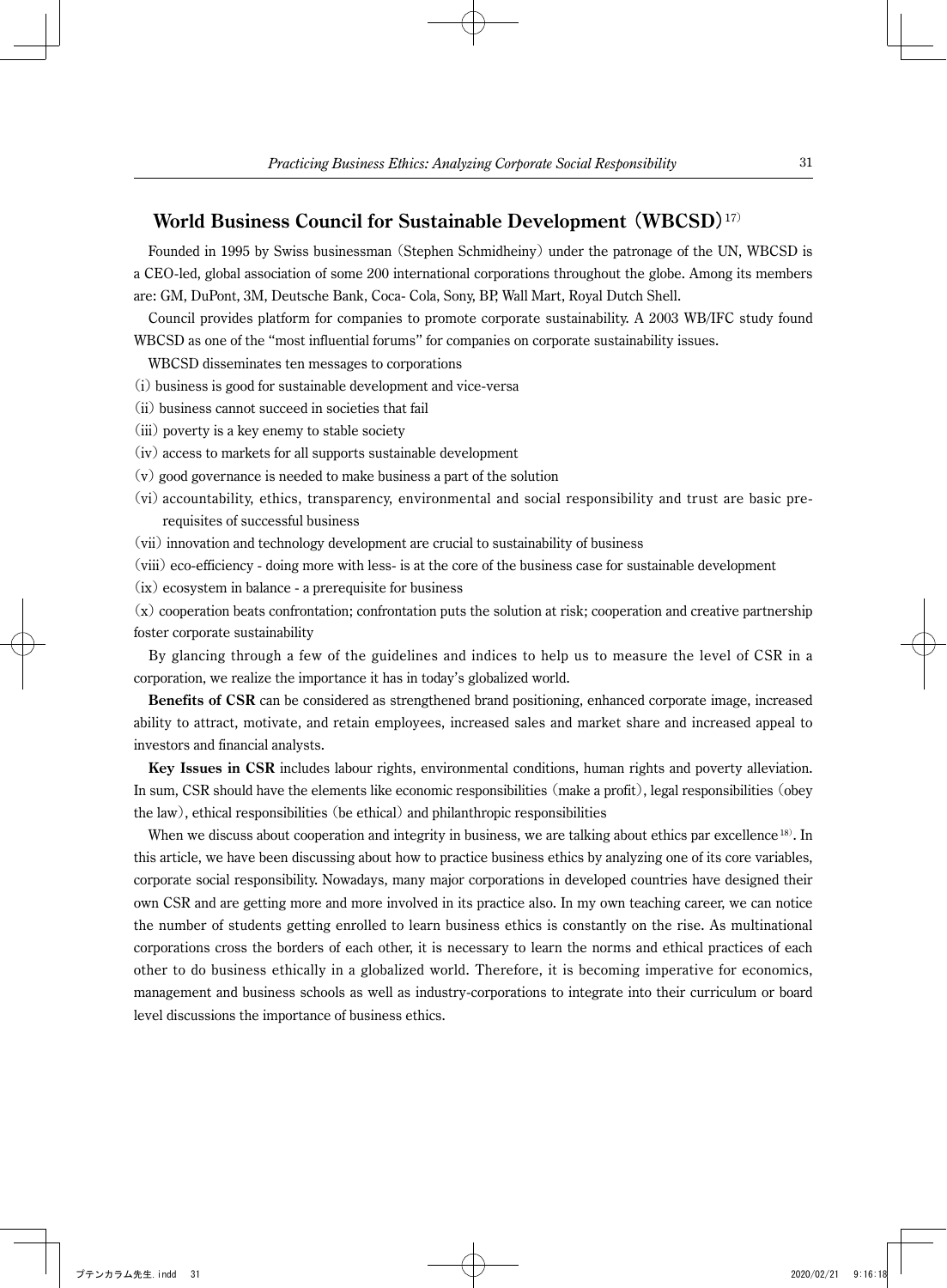#### **References**

- 1. "Managing and Teaching Business Ethics: Global Trends and Challenges" is the theme of regional conferences organized by Jesuit Universities and institutions during 2017-2019: Ethics Center at the Ateneo de Manila University, Philippines (host 2017) and the Lassalle-Institute, Kanton Zug, Switzerland (host 2018). Santa Clara University and Colleagues in Jesuit Business Education (CJBE), USA (host 2019). This article is based on the presentations I have made during these conferences.
- 2. De George, R.T., 2009, Business Ethics, Upper Saddle River, NJ: Pearson, 7th edition. See also, Donaldson, T., 1989, *The Ethics of International Business*, New York: Oxford University Press. Also, Donaldson, T. & J.P. Walsh, 2015, "Toward a Theory of Business", *Research in Organizational Behavior*, 35: 181-207.
- 3.Stanford Encyclopedia of Philosophy: https://plato.stanford.edu/entries/ethics-business/ For details, see, Alzola, M., 2012, "The Possibility of Virtue", *Business Ethics Quarterly*, 22(02): 377-404. Also, Anderson, E., 1993, *Value in Ethics and Economics*, Cambridge, MA: Harvard University Press. See also, De George, R.T.,1993, *Competing with Integrity in International Business*, New York: Oxford University Press. Also, Donaldson, T., 1982, *Corporations and Morality*, Englewood Cliffs, NJ: Prentice Hall. Also, Donaldson, T., 1996, "Values in Tension: Ethics Away from Home", *Harvard Business Review*, 74(5): 48-62.
- 4. At present, there are many journals devoted to the field (*Business Ethics Quarterly, Business Ethics: A European Review, Business & Society, Business & Society Review, Journal of Business Ethics, etc.*), and work in business ethics appears in mainstream philosophy and social science journals as well. This is reflected in the attendees of academic conferences in business ethics and the types of articles that are published in business ethics journals.
- 5. Arnold, D.G. & N.E. Bowie, 2003, "Sweatshops and Respect for Persons", *Business Ethics Quarterly*, 13(2): 221-242. Also, see, Bowie, N.E., 1999, *Business Ethics: A Kantian Perspective*, Malden, MA: Blackwell.
- 6. Smith, J. & W. Dubbink, 2011, "Understanding the Role of Moral Principles in Business Ethics: A Kantian Perspective", *Business Ethics Quarterly*, 21(2): 205-231. (Smith & Dubbink 2011)
- 7.https://plato.stanford.edu/entries/ethics-business/
- 8. Philip Kotler & Nancy Lee, 2005, "Corporate Social Responsibility: Doing the Most Good for Your Company and Your Cause", John Wiley & Sons, Inc., Hoboken, New Jersey.
- 9. Bryan Horrigan, "Corporate Social Responsibility in the 21st Century", 2010, Edward Elgar, UK. See also, *Harvard University*, Kennedy School of Government., CSR Initiative Publications.
- 10.Ibid.
- 11. William C. Frederick, 2006, "Corporation, be Good!: The Story of Corporate Social Responsibility", Dog Ear Publishing, USA. Also see, Kıymet Tunca Çalıyurt, Roshima Said, 2018, "Sustainability and Social Responsibility of Accountability Reporting Systems. Global Approach", Springer, (e book), Singapore.
- 12. Brian F. Nattrass, Mary Altomare, 1999, The Natural Step for Business: Wealth, Ecology and the Evolutionary Corporation, New Society Publishers, Canada
- 13.PRI: Principles for Responsible Investment, www.unpri.org
- 14."Corporate Sustainability: It's About Attitude" (2008): www.enn.com/business/article/31186 Also see, Orts, E.W. & A. Strudler, 2002, "The Ethical and Environmental Limits of Stakeholder Theory", *Business Ethics Quarterly*, 12(2): 215-233. Also, Scherer, A.G. & G. Palazzo, 2007, "Toward a Political Conception of Corporate Responsibility: Business and Society Seen from a Habermasian Perspective", Academy of Management Review, 32(4): 1096-1120.